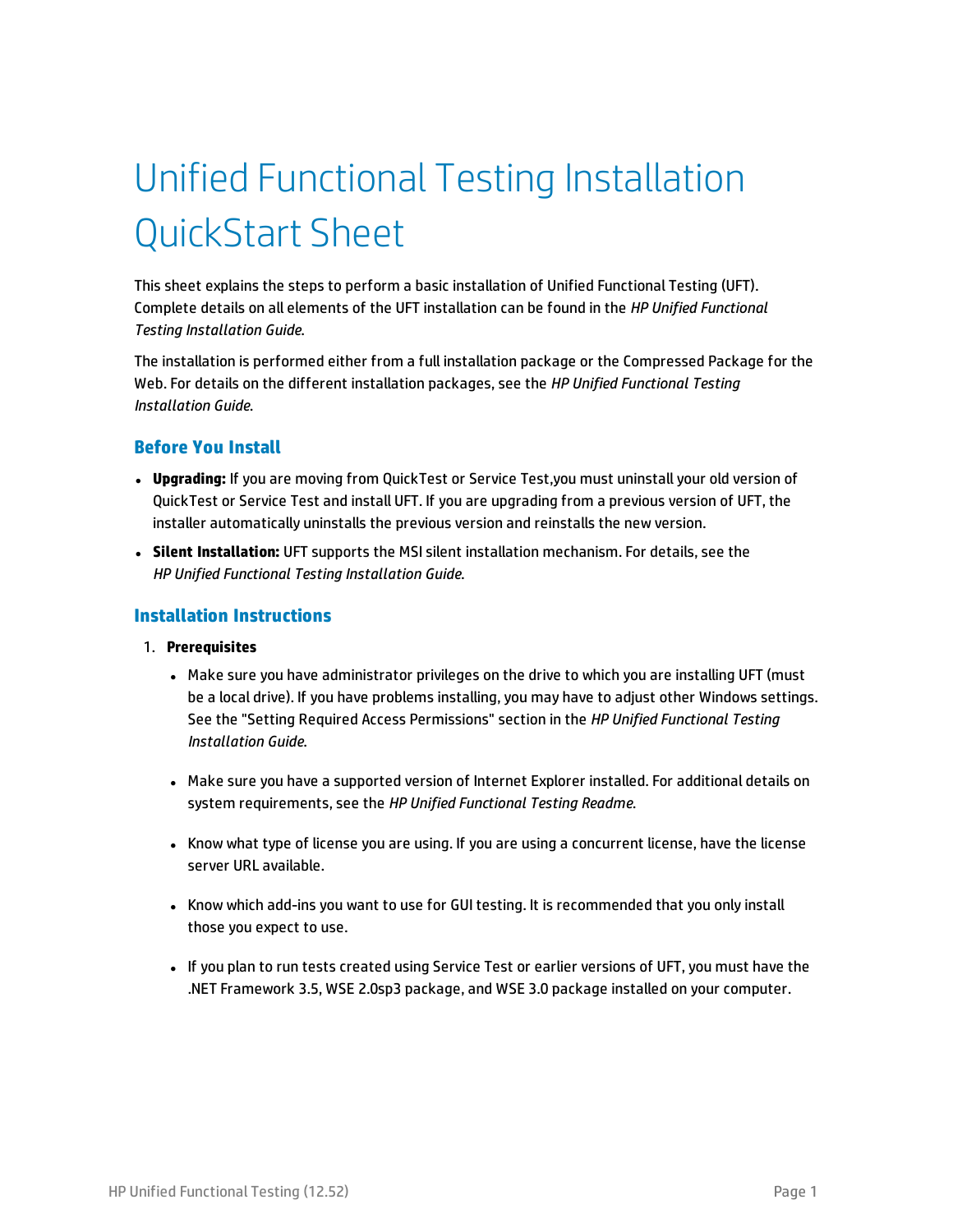These prerequisites are not provided with the UFT installation. If they are not installed on your computer, you can install them from the following locations on the DVD:

- <sup>o</sup> **NET 3.5 Framework:** DVD/prerequisites/dotnet35\_1/donetfx35\_sp1.exe
- <sup>o</sup> **WSE 2.0 sp3:** DVD/prerequisites/wse20sp3/MicrosoftWSE2.0SP3Runtime.msi
- <sup>o</sup> **WSE 3.0:** DVD/prerequisites/wse30/MicrosoftWSE3.0Runtime.msi

## 2. **Start the Installation.**

When the startup screen opens, select **Unified Functional Testing Setup**. (If the startup screen does not automatically run, enter the following path in the command window: <DVD drive>/setup.exe.)

3. **Follow the on-screen instructions.**

## **While You Install**

### **License Agreement Screen**

If you are installing UFT on a non-English machine, choose whether to install UFT in the language of your operating system or in English.

### **Custom Setup Screen**

• You can select which core components to install:

| <b>Runtime Engine</b>        | Enables you to run UFT tests without installing the entire UFT IDE.                          |
|------------------------------|----------------------------------------------------------------------------------------------|
|                              | <b>Note:</b> This option is mandatory.                                                       |
| <b>UI Designer and IDE</b>   | The full UFT user interface.                                                                 |
| <b>Run Results Viewer</b>    | The Run Results Viewer, which enables you to view run results after a test or component run. |
| <b>Samples</b>               | The sample applications.                                                                     |
| <b>Product Documentation</b> | The full UFT Help set.                                                                       |

<sup>l</sup> If you want to install the UFT Add-in for ALM as part of the installation, select the **ALM Plugin** option.

### **UFT Configuration Screen**

If your network requires special DCOM settings, clear the **Enable running UFT remotely from ALM** and the Enable running **UFT remotely from Automation Scripts** options. For details on manual configuration of the DCOM settings, see the *HP Unified Functional Testing Installation Guide*.

## **After Installation**

If you need to install the Web 2.0 add-ins, you must run an additional installation after the installation wizard is complete. This installation is found at <UFT installation> folder \Installations\Web2AddinSetup